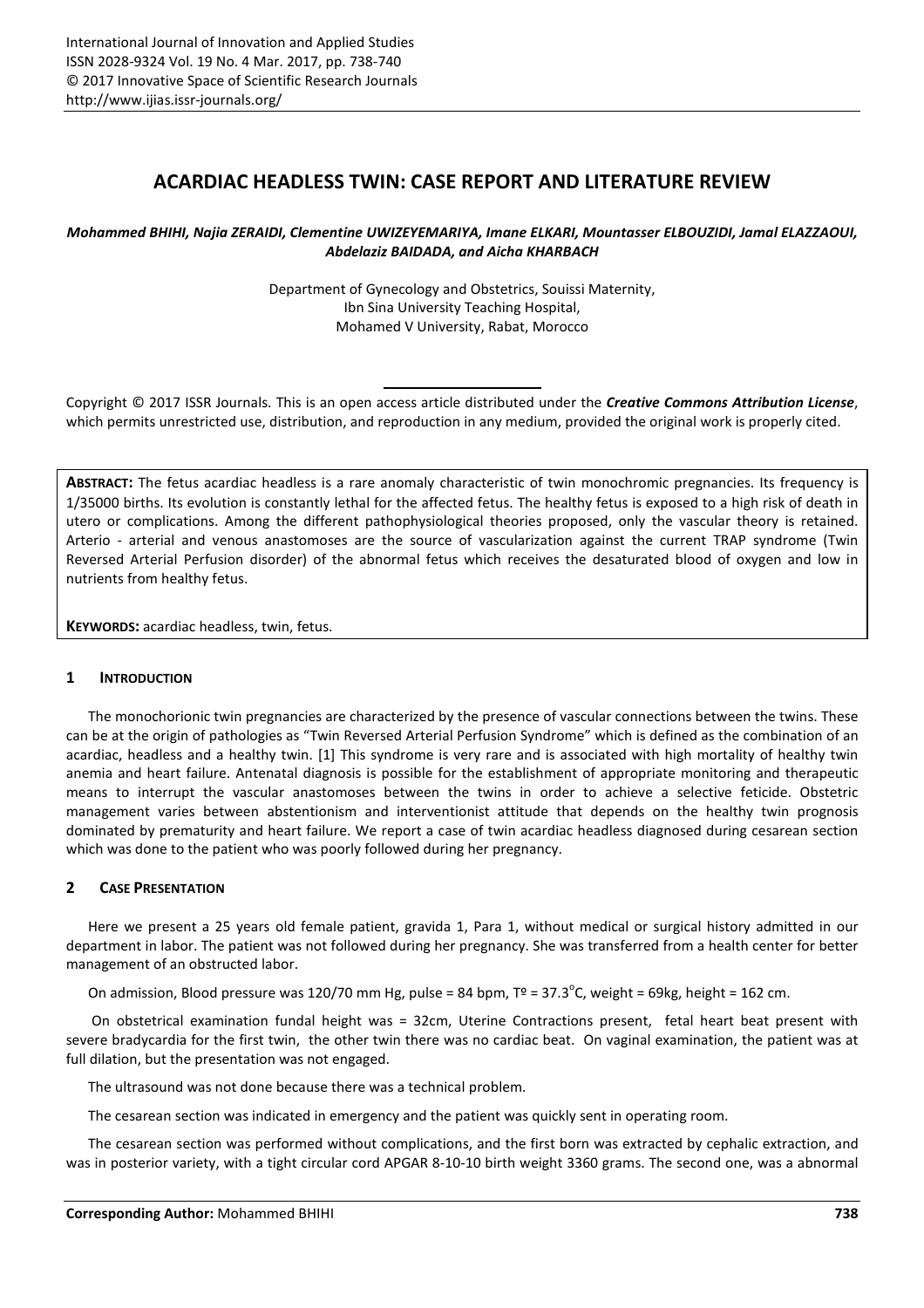female fetus, without the head, 2 small legs (Fig1, Fig2), a small chest, two drafts of the upper limbs, a right side blank and an umbilical cord unrelated to the placenta in contrast to that of the healthy twin that fits the placenta .We note the presence of anastomoses with the vessels of malformed twin.

 We note the presence of anastomoses with the vessels of malformed twin. Microscopic examination of the membranes of the cord and the placenta reveals no particular anomaly. Pathological examination of the fetus malformed confirmed the diagnosis of twin acardiac and headless weighing 830 grams measuring 16cm. The two legs each have a foot of 5cm.



*Fig. 1. Acardiac and headless twin (anterior view) Fig 2: Posterior view* 



#### **3 DISCUSSION**

The acardiac headless twin is a very rare malformation which is found in monozygotic mono-amniotic pregnancies rarely bi-amniotics where acardiac twin is not vascularized by the placenta but by his twin through an umbilical artery against the current [2]. This phenomenon is called TRAP syndrome (twin reverse arterial perfusion) which is a special form of TTS syndrome where the normal fetus as donors giving blood for himself and for the recipient who is acardiac twin. Venous return is via the umbilical vein of normal twin [1-2]. Deoxygenated blood from the donor pass directly with low pressure into the twin acardiac instead of returning to the placenta [2] .This is the cause of the interruption of organogenesis, which generating abnormal cephalic pole members and abdominal organs. The incomplete morphogenesis including the fetal circulatory system would be explained by the reversal of blood flow [3] .The infusion of acardiac fetus is against the current by desaturated blood oxygen at low pressure from an umbilical artery more often single (50%). The incidence of this syndrome is estimated at 1/35000 births and affects approximately 1% of monozygotic twin pregnancies. [4] An abnormal karyotype was found in 50% of cases that could not be achieved in our observation.

The diagnosis is most often posed by prenatal ultrasound found that a twin pregnancy with severe malformations of the twins .The Doppler can show the level of the umbilical artery of twin acardiac a stream with an abnormally high resistance . In contrast, pregnancy outcome seems to be better correlated with the difference in resistance indices between the two twins.

The diagnosis is most often posed by prenatal ultrasound which finds that there is a twin pregnancy with severe malformations of the fetus. The Doppler can show the level of the umbilical artery of twin acardiac a stream with an abnormally high resistance. In contrast, pregnancy outcome seems to be better correlated with the difference in resistance indices between the two twins.

The diagnosis should be retained in certain abnormalities but not specific: anencephaly, the absence of facial bones, holoprosencephaly, anophthalmia, the diaphragm atresia, the absence of limbs or rudimentary limbs, the absence of chest and acardiac the esophageal atresia, absence of liver and gallbladder, single umbilical artery and skin edema .While in the twin pump can be signs of heart failure in type of ascites, pleural effusion, skin edema or hydramnios [1-8].